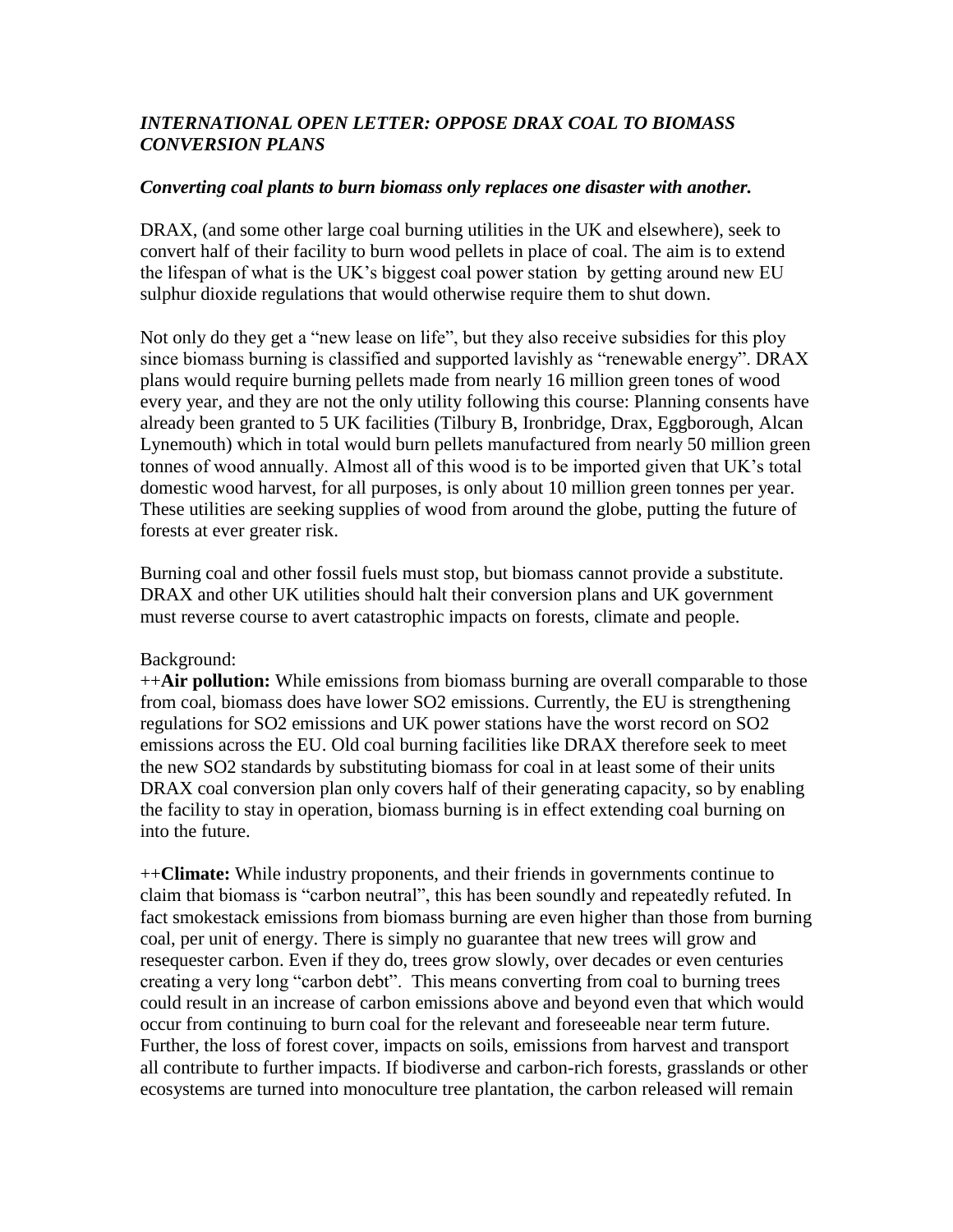in the atmosphere long term. And as experience with biofuels has shown, the indirect impacts of creating such a vast new demand can be even more serious than the direct ones.

++**Human rights and land:** Like other forms of bioenergy, the massive demand for biomass is spurring more speculative investment in land. Land grabs for biofuels are already well documented and include rising incidence of violent conflicts as peoples are displaced and forced to move elsewhere for their livelihoods.

++**Biodiversity, soils and water:** Vast new demand for biomass resulting from these coal-to-biomass conversions will drive further expansion of industrial monoculture tree plantations at the expense of remaining biodiverse ecosystems, and depleting soils and waterways. Demand for "fast growing" trees is touted as rationale for development and commercial deployment of genetically engineered tree species, as well as cultivation of various invasive species, which threaten to replace and/or cross-contaminate native species. UK utility companies have targeted the southeastern United States and Canada so far for most of their pellet supplies and some, including DRAX, E.On and RWE are either investing in their own pellet manufacture facilities in those regions for export to UK or entering into long-term agreements with suppliers which are building large new pellet plants as a result. Whole trees are cut and pelletized specifically for the purpose. Some pellets are sourced from the Baltic States, South Africa, Russia and Portugal and utilities are looking to access wood from Brazil, Central and West Africa and beyond in the longer term.

UK utilities have succeeded in garnering massive subsidies to convert to biomass burning, in the form of "Renewable Obligation Certificates". As is the case in other countries, biomass burning is subsidized as "clean, green and renewable" in spite of clear and mounting evidence that it most certainly is not. The implications are dire.

We oppose commercial and industrial scale bioenergy, and demand that the UK halt coal conversion plans and force these coal plants to shut down. Meanwhile focus must be redirected towards a serious reduction of energy consumption and dramatic measures to protect and restore forests and other ecosystems.

## **Signatories:**

Begegnungszentrum, Austria Blue Ridge Environmental Defense League, US Buckeye Forest Council, Ohio, US Carbon Trade Watch, International Center for Biological Diversity, US Centre for Research and Documentation Chile-Latin America (FDCL), Germany Chipstop, NSW, Australia Citizens for a Clean Healthy Economy, US COECEIBA (FOE Costa Rica), Costa Rica Don't Waste Arizona, Arizona, US